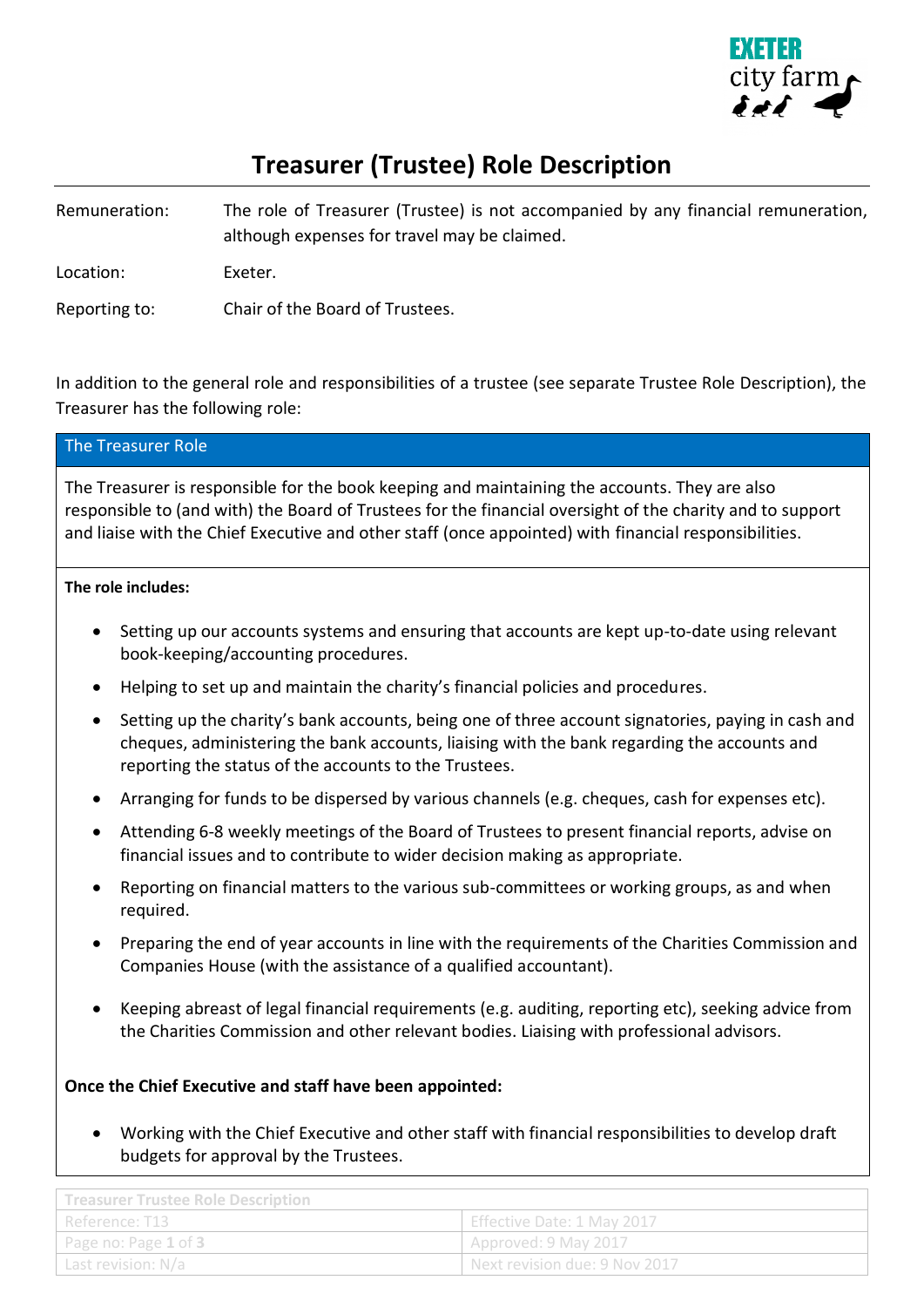

- Meeting regularly with the Chief Executive and staff to receive and monitor draft financial reports and to provide ongoing advice and support as required. Giving advice in the development of appropriate financial systems.
- Supporting the Chief Executive and staff in preparing the annual accounts for external audit and other statutory returns as necessary (e.g. Companies House, Charities Commission).
- Supporting the Chief Executive and staff in ensuring the organisation complies with all legal requirements in relation to financial issues e.g. pensions, minimum wage etc.

## Person Specification

Essential elements should be demonstrated before appointment and maintained in post. Desirable elements should be developed and maintained once in post as needed.

| <b>Experience, knowledge, skills and attributes</b>                                                                             | <b>Essential</b> | <b>Desirable</b> |
|---------------------------------------------------------------------------------------------------------------------------------|------------------|------------------|
| Commitment and enthusiasm to the work of Exeter City Farm.                                                                      | X                |                  |
| Commitment to devoting the necessary time and attention to the role of<br>Treasurer.                                            | X                |                  |
| Financial management experience at a senior level within an organisation.                                                       | X                |                  |
| Financial qualifications and experience.                                                                                        | X                |                  |
| Experienced in IT based book keeping packages.                                                                                  | X                |                  |
| Computor literate – basic word processing, spread sheets, email and use of<br>internet.                                         | X                |                  |
| Strategic vision.                                                                                                               | X                |                  |
| Good, independent judgement. The ability to analyse proposals and examine<br>their financial consequences.                      | X                |                  |
| Ability to work effectively as a member of a team and to build good<br>relationships with other trustees, staff and volunteers. | X                |                  |
| Willingness to speak their mind and at times make unpopular<br>recommendations to the Board!                                    | X                |                  |
| Knowledge of legal and Charity Commission requirements regarding financial<br>issues.                                           | X                |                  |
| Commitment to the need for transparency and accountability with charitable<br>funds.                                            | X                |                  |

| Treasurer Trustee Role Description |                               |  |
|------------------------------------|-------------------------------|--|
| Reference: T13                     | Effective Date: 1 May 2017    |  |
| Page no: Page 2 of 3               | Approved: 9 May 2017          |  |
| Last revision: N/a                 | Next revision due: 9 Nov 2017 |  |